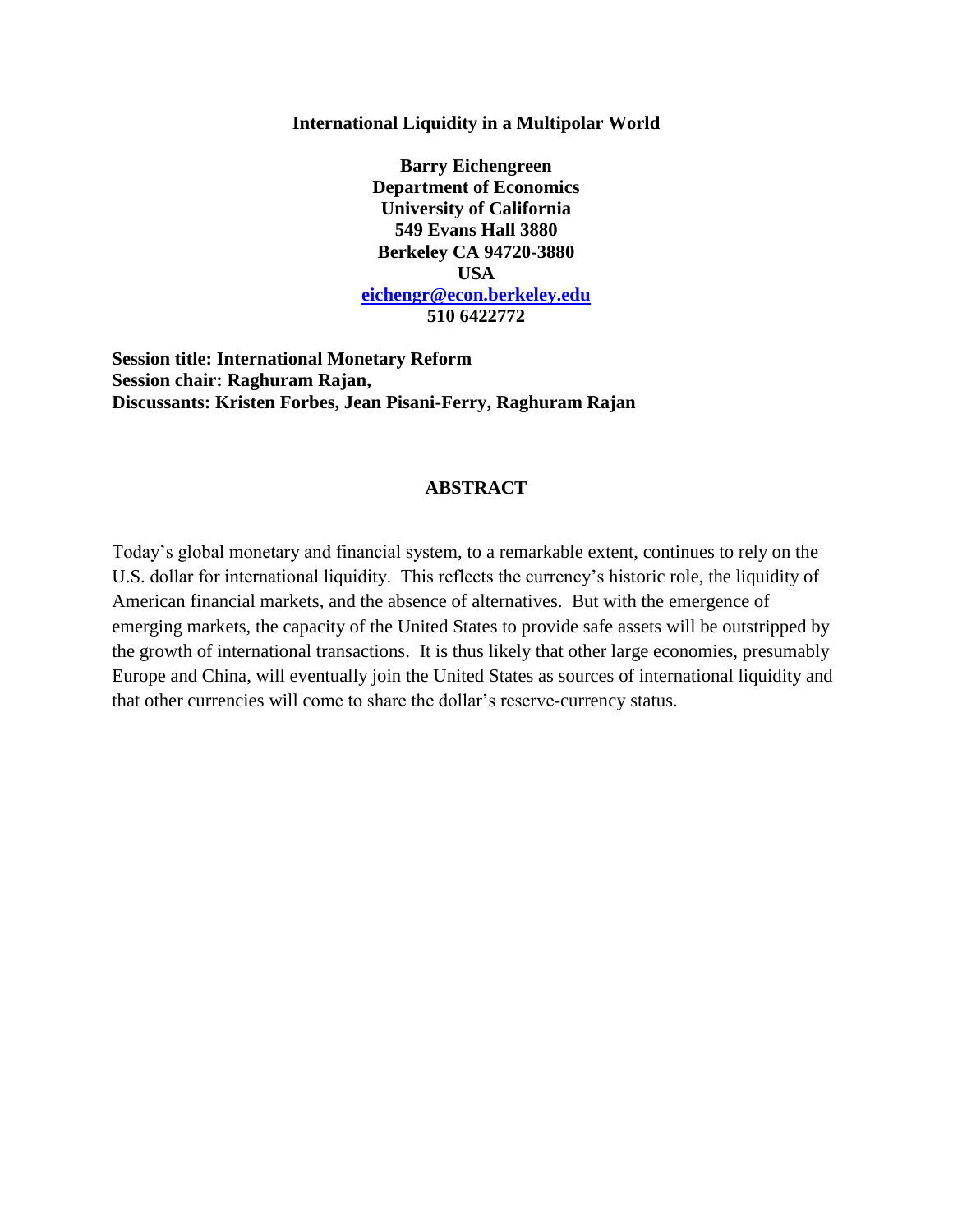# **International Liquidity in a Multipolar World<sup>1</sup>**

#### **Barry Eichengreen**

The adequacy of international liquidity has always been at the center of the literature on the international monetary system. In the 1920s and 1930s, when international reserves were preponderantly in the form of gold, the question was whether deflationary pressure on the world economy reflected a global gold shortage, resulting from the artificially low domestic-currency gold price at which post-World War I resumption took place, or instead the maldistribution of reserves, reflecting sterilization of inflows by chronic surplus countries, principally France and the United States.<sup>2</sup> Under the Bretton Woods System, when dollars were the principal source of incremental international liquidity, the central question was whether the United States could run regular balance-of-payments deficits so as to transfer dollar claims to other countries without undermining confidence in its commitment to convert those dollars into gold at a fixed price. And with the collapse of Bretton Woods and its fixed gold price, the question became whether other countries requiring additional international liquidity would continue to willingly acquire dollars and whether the United States would continue to supply them.

In the event, the answer to this last question was yes. To a remarkable extent, our current international monetary and financial system remains dollar based. The dollar still accounts for 60 per cent of total identified foreign exchange reserves. It accounts for 46 per cent of all international debt securities worldwide. It is involved in 85 per cent of all foreign exchange transactions. Of all cross-border liabilities of non-U.S. banks denominated in currencies other

l

<sup>&</sup>lt;sup>1</sup> Department of Economics, University of California, Berkeley CA 94720 (email: eichengr@econ.berkeley.edu).

 $2^{2}$  For the two views see Robert Mundell (2000) and Barry Eichengreen (1992), respectively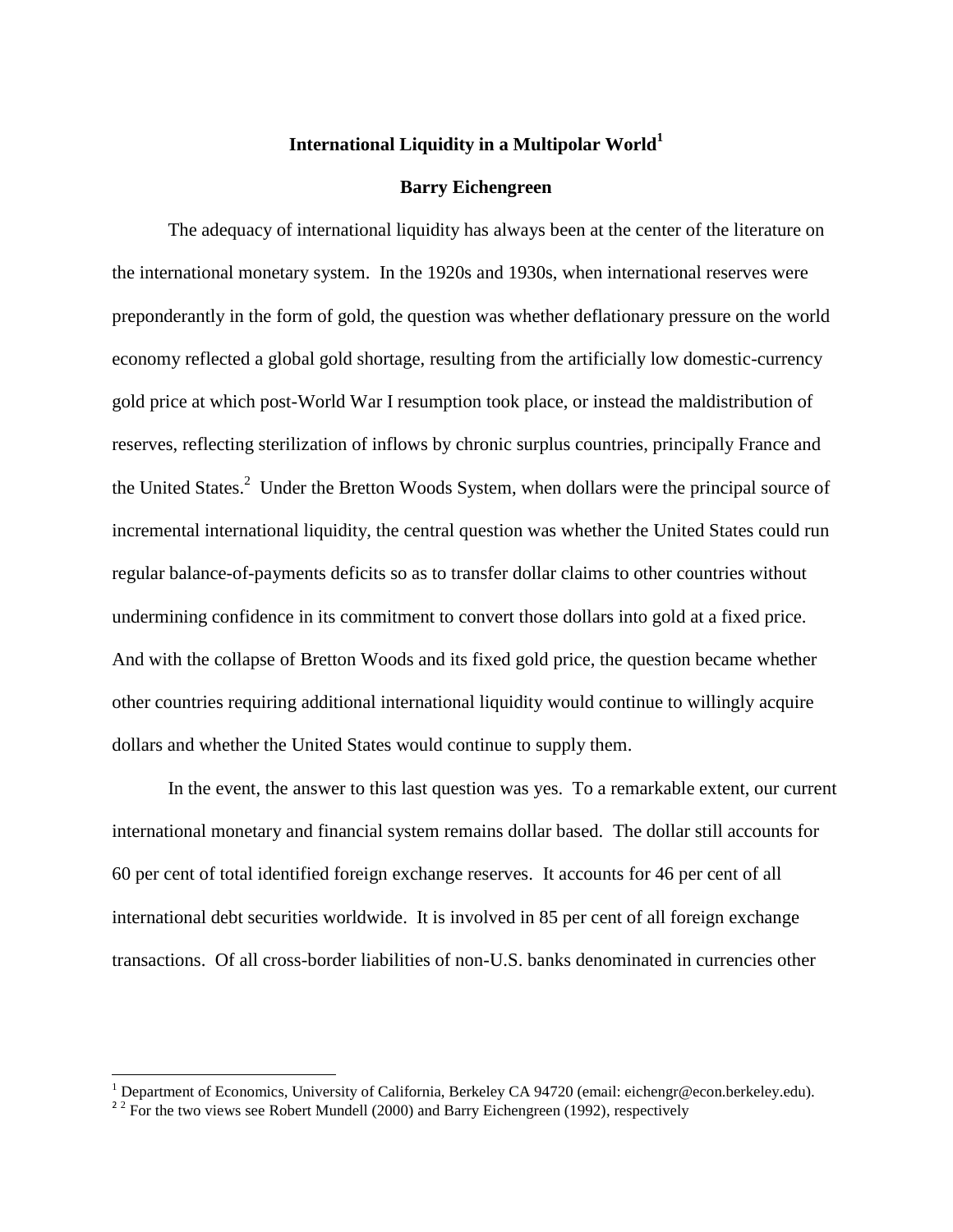than that of the home country, fully two-thirds are in dollars.<sup>3</sup> The use of dollars in invoicing exports far exceeds countries' trade with the United States.<sup>4</sup>

While some observers invoke inertia as the explanation for why the dollar continues to account for the vast majority of international liquidity (see e.g. Menzie Chinn and Jeffrey Frankel 2008), there are in fact fundamental reasons for the greenback's continuing dominance. First, the United States remains the world's single largest economy and consequently is involved in a substantial fraction of all international transactions. Second, as late as 1990 the U.S. was the only large economy that offered unrestricted access to its financial markets, what with the principal European countries and Japan continuing to apply capital controls, either de facto or de jure. Only the dollar was truly liquid, in other words. And, third, as fiscal agent of a large economy with moderate levels of sovereign debt, the U.S. treasury had the capacity to credibly stand behind the considerable volume of government bonds and bank deposits that foreign central banks and governments accumulated as reserves.<sup>5</sup>

These explanations for the continued dominance of the dollar through the final quarter of the  $20<sup>th</sup>$  century now point to the need to move to a less dollar-centric international monetary system. The United States today accounts for only some 20 per cent of global GDP.<sup>6</sup> It has been overtaken as an exporter by Germany and China (and by the euro zone if one classifies the latter for present purposes as a single economy). Thus, the convenience factor supporting continued use of the dollar in private and official international transactions is less. A growing number of other countries have relaxed restrictions on capital-account convertibility and enhanced the depth and efficiency of their financial markets. And as global growth continues to outpace the growth

 $\overline{a}$ 

 $3$  On the role of U.S. dollar as a funding currency for international banks see Hyun Shin (2011).

 $4$  Except where otherwise cited, data in this paragraph are from Linda Goldberg (2010).

<sup>&</sup>lt;sup>5</sup> The importance of fiscal capacity for reserve currency status is emphasized by Emmanuel Farhi, Pierre-Olivier Gourinchas and Helene Rey (2011) and Maurice Obstfeld (2011).

 $620$  per cent circa 2010 at purchasing power parities, somewhat higher at market exchange rates.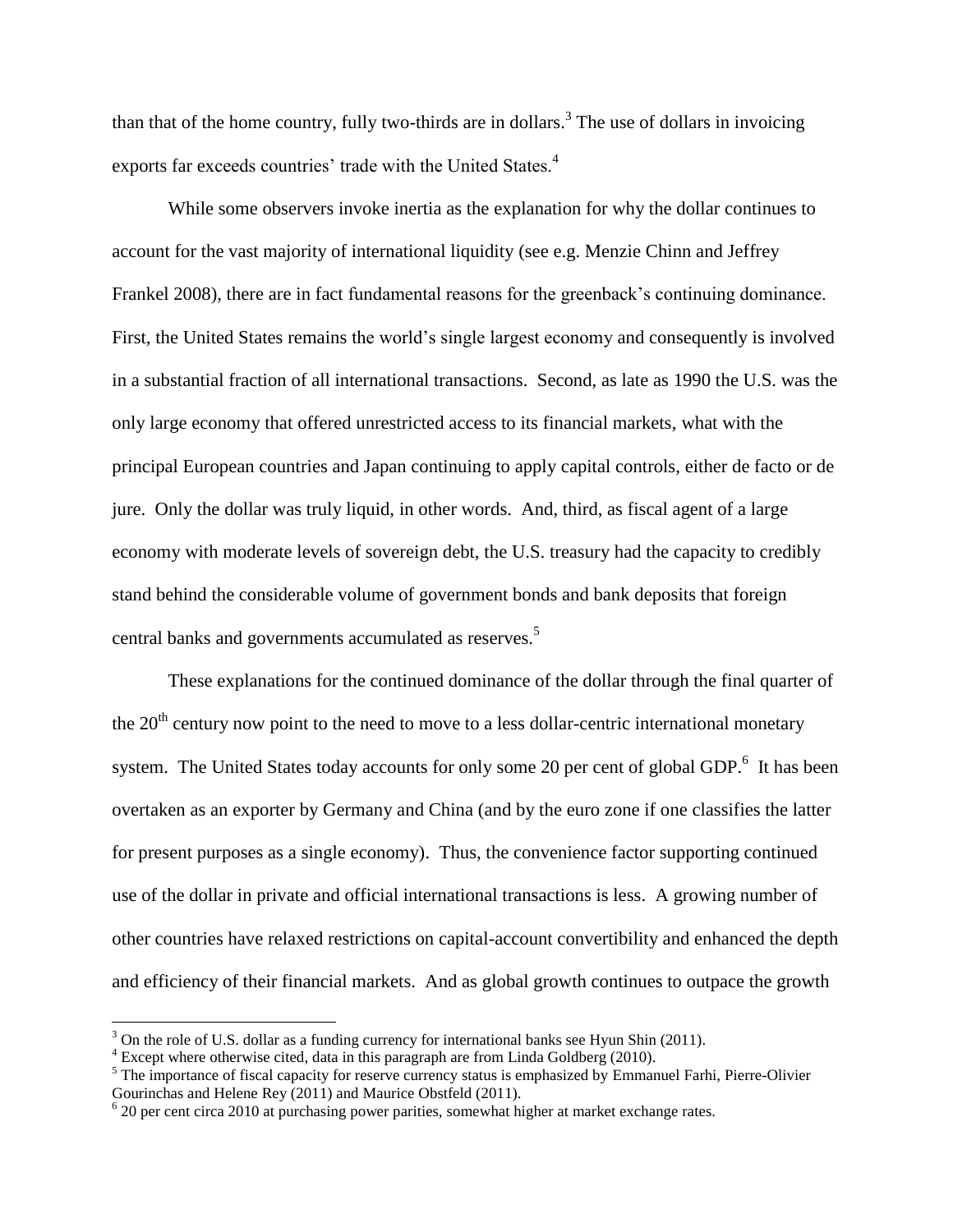of the U.S. economy – as will likely remain the case given the logic of catch-up growth – the capacity of the U.S. government to provide a credible fiscal backstop to a stock of foreign liabilities that grows faster than the U.S. economy will eventually be called into question.

To be sure, the first two points can be disputed. The convenience of using dollars remains considerable. Some large economies, like China, continue to restrict transactions on capital account, while others, like Brazil, have placed new or higher taxes on portfolio capital inflows, limiting scope for their currencies to serve as alternatives. But the third point, that the fiscal capacity of the U.S. government to backstop the growing volume of foreign dollar claims required by a global economy that expands faster than the United States, is indisputable.

### **I. Multiple Reserve Currencies**

It is this point that leads some observers to anticipate the development of a multiplereserve-currency world, where the largest roles are played by the currencies of the three largest economies: the dollar, the euro and the renminbi. The combined fiscal capacity of the United States, the euro zone, and China is several times greater than the fiscal capacity of the United States alone. The joint capacity of their governments to stand behind government bonds and bank deposits, thereby providing the expanding world economy with an adequate supply of safe assets, is greater than that of the United States alone. On this basis it is argued that a multiplereserve-currency system is coming and that this movement is to be welcomed, not feared (see e.g. Barry Eichengreen 2011).

But completing this transition requires that the dollar remain attractive as a form of international liquidity and that the euro and renminbi become so. There are challenges on all fronts. Start with the dollar. While the liquidity of the market in U.S. treasury securities remains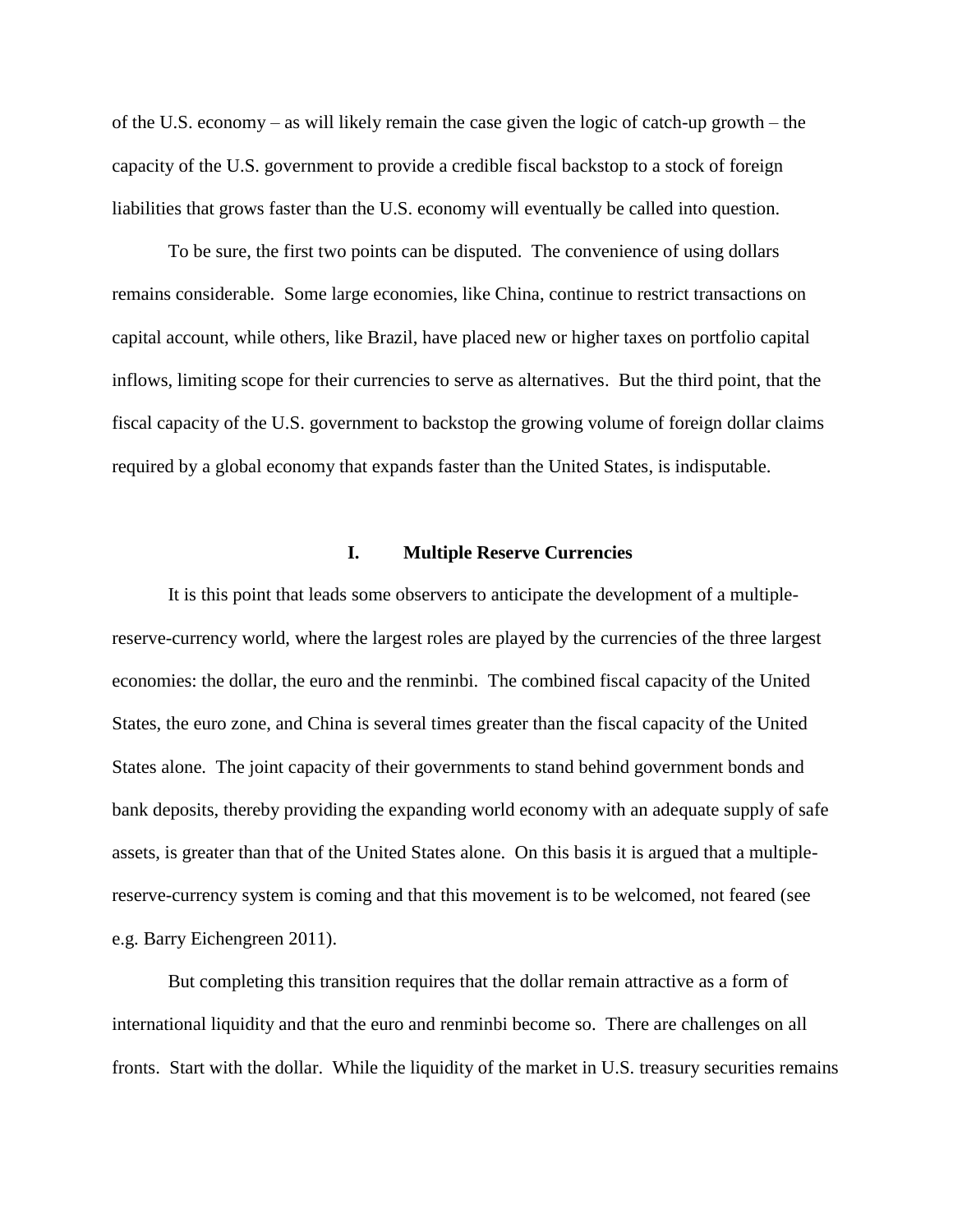unsurpassed, there are worries about the stability and security of those investments. The debt ceiling imbroglio in the summer of 2011 and the possibility that political brinkmanship might precipitate a technical default on the debt did not reassure foreign investors. Changes in tax law adopted at the beginning of the last decade and extended ever since effectively reduced federal government revenue from 21 to 18 per cent of GDP, something that will constrain the ability of the Treasury to service and amortize the debt as interest rates return to normal levels.<sup>7</sup> Historically, whenever there has been increased uncertainty and a spike in the demand for liquidity, there has been movement into the dollar. Because the dollar exchange rate has strengthened, the Federal Reserve has been free to provide additional dollar liquidity without having to worry about any inflationary effects of currency depreciation. Were doubts about the security of U.S. treasuries to become pervasive, movement into dollars at times of heightened uncertainty could no longer be taken for granted. And the willingness of the Fed to provide an elastic supply of dollar liquidity at such times would be compromised.

Even if the U.S. succeeds in putting in place a credible medium-term plan to balance the federal government's budget, for the United States to remain the leading source of international liquidity it will be necessary to grow the U.S. economy. The explanation for why the yen is not a more consequential source of international liquidity is complex, but an important part of the story is the failure of the Japanese economy to grow. Japan has barely half the current dollar share of global GDP today that it had in 1988. For this reason alone its capacity to provide reserves on the scale required by the global economy has been diminished. The prospects for the dollar to remain the leading reserve and international currency similarly depend on the ability of the U.S. economy to grow. From this perspective what matters is not just whether there is a willingness to put the country's fiscal and financial house in order but the specifics of how this is

<sup>&</sup>lt;sup>7</sup> Figures here are from Alan Auerbach and William Gale (2009).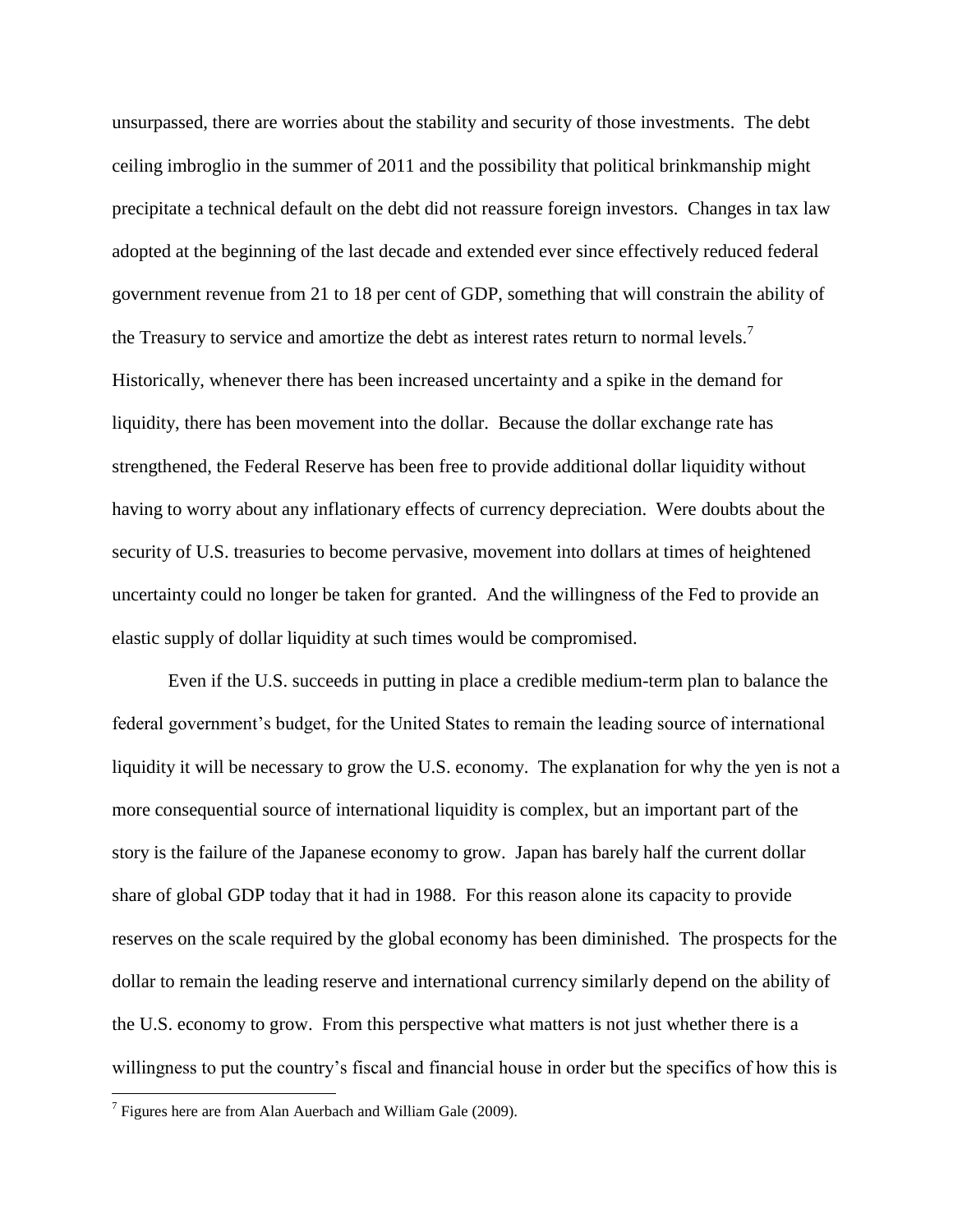done. Balancing the budget by cutting government support for education, basic research, and infrastructure and thereby impairing the prospects for growth would not enhance the ability of the United States to provide international liquidity on the requisite scale.

The challenges facing the euro are more formidable still. Starting from a position where the Continental European currencies accounted for a relatively small fraction of global liquidity, there was scope for the euro to gain significant market share, as it did in the course of its early years.<sup>8</sup> But the global financial crisis laid bare the weaknesses of the euro zone. It served as a reminder that a demographic outlook even less favorable than that of the United States makes for less favorable prospects for growth. In addition to making for more slowly growing fiscal capacity and more slowly growing international transactions, slow growth makes it more difficult for Europe's debt arithmetic to add up. It is not as if earlier observers failed to see Europe's debt and demographic problem coming, but the additional debt obligations incurred as a result of the crisis have made the problem more immediate. Austerity that only slows growth further does not help, of course. And growth-friendly structural reforms, while part of the solution in principle, take time to work in practice.

Then there is the fact that different euro-zone members have very different short-run growth prospects and very different debt burdens and that there is limited scope for transferring fiscal resources between them. The result has been to make for a less homogeneous sovereign bond market in Europe, the opposite of what the architects of the euro had in mind. The contribution of currency risk to interest-rate spreads may have been removed, but the role of credit risk has been heightened. The coefficient of variation of interest rates on the five- and tenyear sovereign bonds of euro zone members now exceeds what it was in the late 1990s. German

<sup>&</sup>lt;sup>8</sup> The share of the euro in total identified global foreign exchange reserves rose from little more than 20 per cent at the beginning of 1999 to nearly 30 per cent in 2003. Its share in total outstanding international debt securities meanwhile rose from 20 to nearly 35 per cent. See European Central Bank (2011).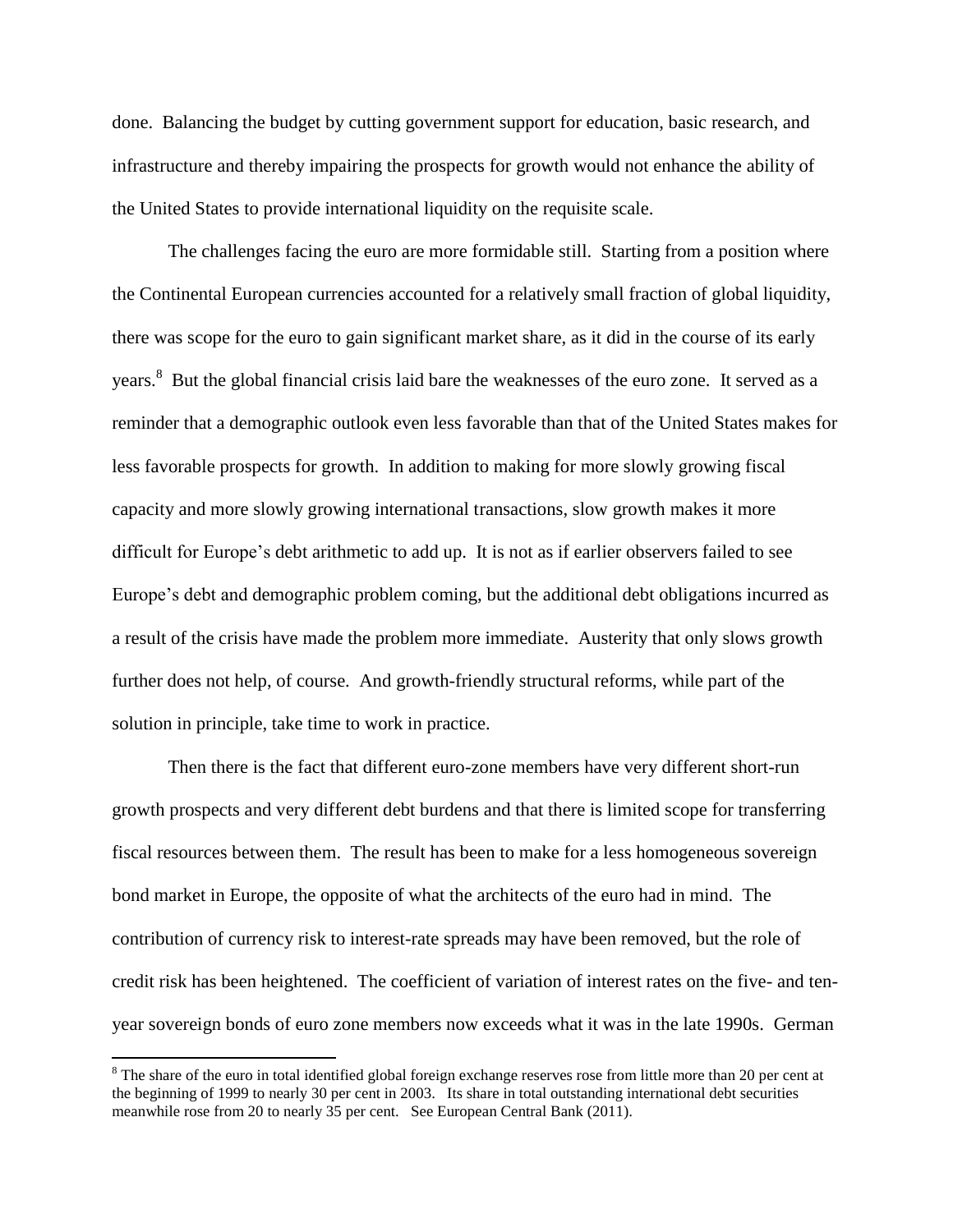bunds may retain their AAA rating, but Germany lacks the economic size and fiscal capacity to provide safe assets on the scale required by the world economy. The bonds of the other large euro-area countries lack the relevant risk characteristics, while the bond markets of other smaller countries with AAA ratings lack the liquidity.

Finally there is the case of China. China is all but certain to overtake the United States in terms of absolute economic size over that span. Its government has not only rapidly growing tax revenues but also a multi-trillion-dollar reserve of dollars with which to back its own debt issues and guarantee bank deposits. China is the single largest trading country. It is engaged in large amounts of outward foreign direct investment, which the authorities now allow to be settled in renminbi, providing a way for foreigners to get their hands on the currency despite the fact that the country runs chronic current account surpluses.<sup>9</sup>

Chinese officials view internationalization of the renminbi as desirable. Enabling Chinese firms and banks to do cross-border business in their own currency insulates them from exchange risk and helps to minimize transactions costs. As more of China's international transactions are denominated and settled in its own currency, the need for the authorities to hold dollars as liquidity insurance is less; if the financial sector or firms engaged in merchandise trade require more liquidity, then this can be provided in China's own currency.

Policy makers are following a phased strategy for transforming the renminbi into a source of international liquidity. In the first phase they are encouraging exporters and importers to invoice and settle merchandise transactions using the currency. In 2010, the first full year in which cross-border renminbi transactions were permitted, their value was \$78 billion. By the first quarter of 2011 they were running at an annual pace of \$220 billion. Foreign firms have

<sup>&</sup>lt;sup>9</sup> Note that this was how countries other than the United States accumulated dollars in the 1960s despite the fact that the U.S. ran trade and current account surpluses for most of the period.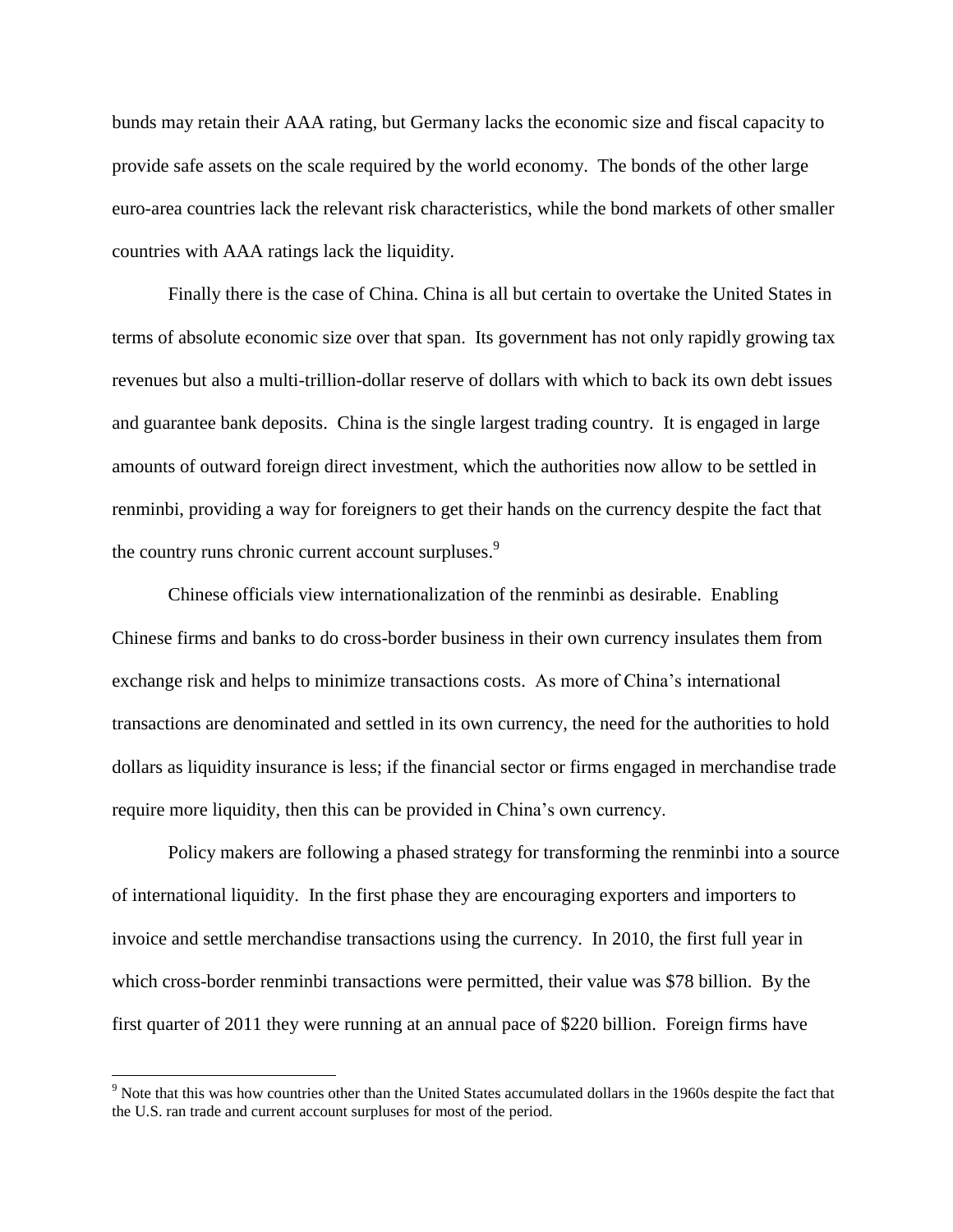been happy to accept the currency in payment for their exports to China, causing a rapidly expanding pool of renminbi deposits to accumulate in Hong Kong. Renminbi deposits there rose by more than 300 per cent in the year ending in September 2011 and now account for more than 10 per cent of all bank deposits in the special administrative region.

In the next phase, banks and firms will be permitted to tap this liquidity for a limited range of international financial transactions. In August 2010 the People's Bank of China (PBoC) introduced a pilot scheme allowing eligible offshore institutions to use their renminbi funds to invest in China's domestic interbank bond market. Foreign firms seeking to invest in China can issue renminbi-denominated bonds in Hong Kong and use the funds to invest in operations on the mainland.<sup>10</sup> Domestic nonfinancial institutions have similarly been encouraged to issue renminbi denominated bonds in Hong Kong for these purposes. In addition, investment in China's A-share market by qualified foreign investors can now be settled in renminbi.

If past initiatives are any guide, one can expect authorization for a growing range of cross-border financial transactions. Yiping Huang et al. (2011) suggest that Chinese policy makers are now approaching a consensus on achieving "basic convertibility" on capital account within five years, where "basic convertibility" means that the authorities may retain restrictions on cross border capital flows in a limited number of areas, such as private portfolio investment, but remove other restrictions. They will have to move in this direction in order to achieve their stated goal of transforming Shanghai into an international financial center by 2020.

The last step will be when central banks hold reserves in renminbi bonds and bank deposits. At least two, the central banks of Malaysia and Nigeria, already hold a limited share of their reserves in this form. China has sought to foster the practice by signing bilateral swap

<sup>&</sup>lt;sup>10</sup> This so-called "dim sum market" tripled in size from mid-2010 to mid-2011.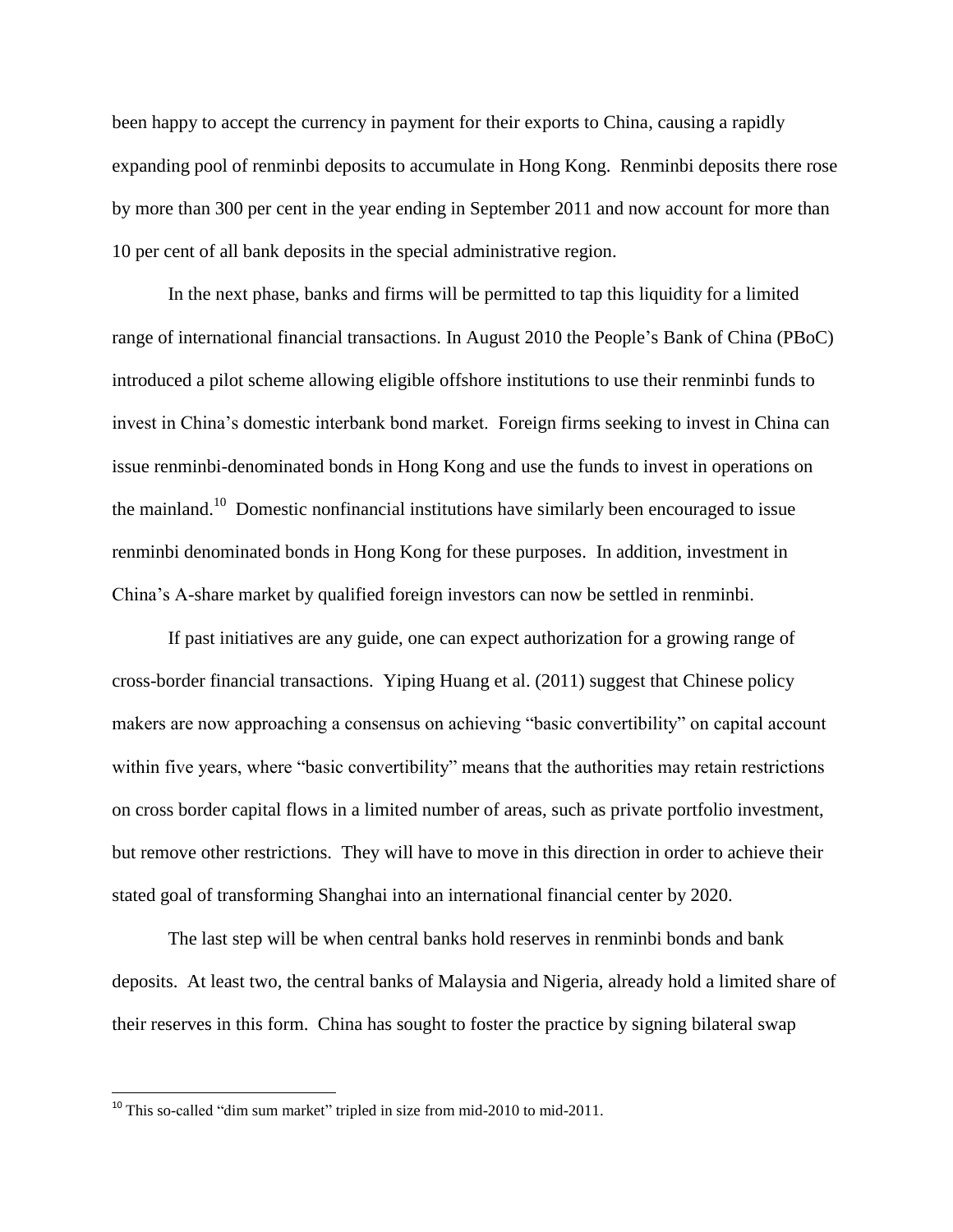arrangements denominated in renminbi with Hong Kong, Indonesia, Malaysia, New Zealand, Singapore and South Korea and, more far afield, Argentina, Belarus, Iceland and Uzbekistan.

At the same time, the obstacles to China's emergence as a significant source of international liquidity are considerable. Although China is a large economy, its financial markets are still underdeveloped. Bond market capitalization is barely a tenth that of the United States. As in Japan, the majority of government and corporate bonds are held to maturity by domestic investors (banks and credit cooperatives). Trading volume as a share of the value of outstanding bonds is barely one per cent that in the United States and Europe. China is still a considerable distance, in other words, from having the kind of deep and liquid bond markets that has made the dollar an attractive international and reserve currency.

Inducing private and official investors to hold a significant fraction of their liquidity in renminbi will require not just enhancing the liquidity of Chinese financial markets but limiting official interference in their operation. Chinese banks will have to be placed on a commercial footing where they feel no pressure to engage in policy lending. Residual doubts about the security of foreign financial investments in China will have to be removed. There will have to be a fundamental transformation of not just the country's development model but also its foreign relations, in other words. And fundamental transformations take time.

#### **II. Reserve Pooling**

If each of the major economies faces challenges constraining its ability to supply additional international liquidity, then it is essential to utilize the available liquidity more efficiently. Insofar as international transactions are staggered and macroeconomic shocks are less than perfectly correlated, reserve pooling has appeal. The simple observation that countries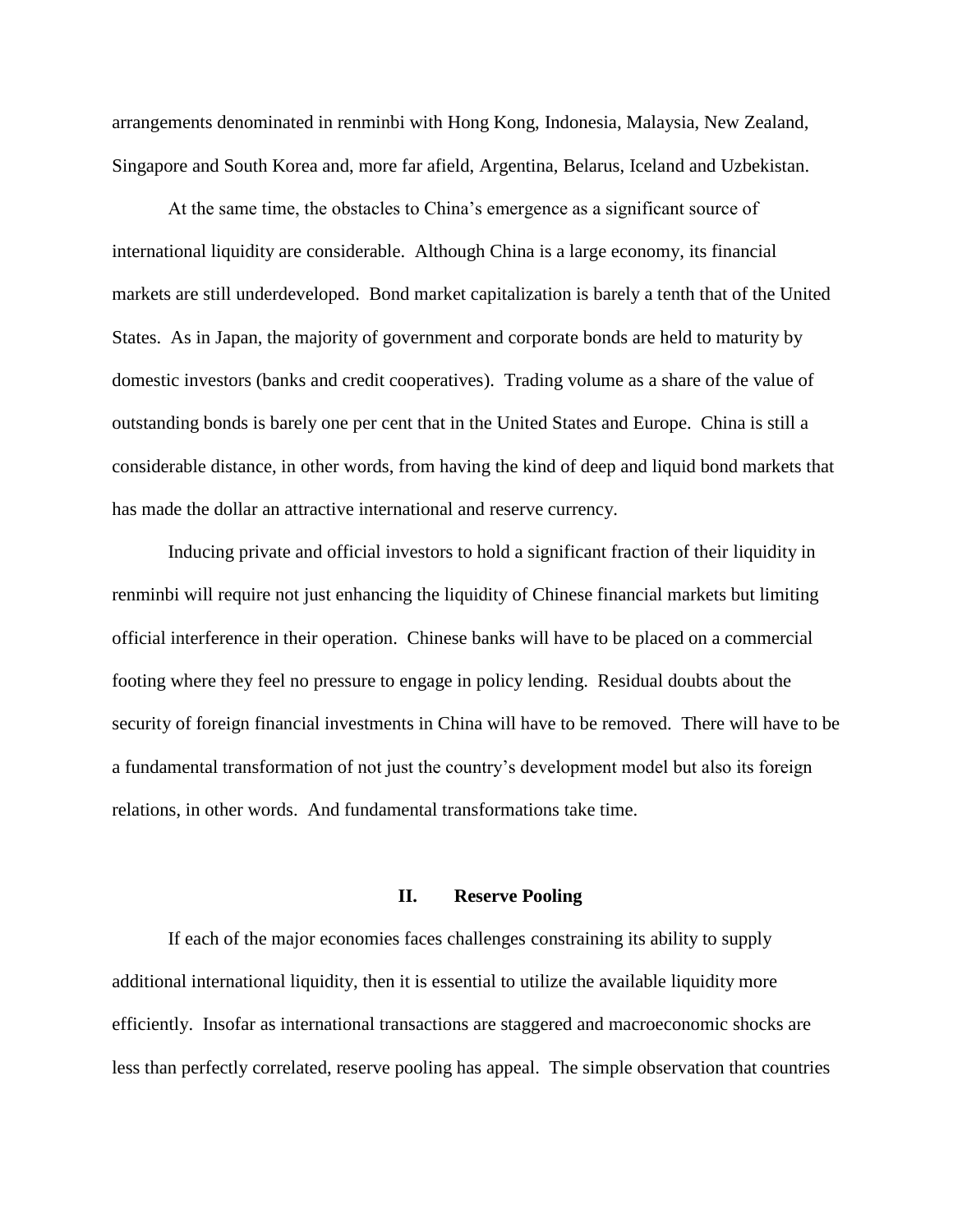will seek to use their reserves at different times thus provides a rationale for the development of actual and incipient pooling arrangements like the Chiang Mai Initiative Multilateralization (CMIM) and the Latin American Reserve Fund (FLAR). It is a justification for IMF lending facilities through which members can draw a multiple of their capital contributions.

But the limitations of the approach are equally evident. The appeal of liquidity is that it is liquid; it can be converted into real resources without delay. The appeal of own reserves is that they can be accessed immediately, without conditions. The same is not true of reserve pooling arrangements. Participants in such pools are reluctant to provide resources without conditions for fear that the borrower may be unable to repay what it is lent. This creates uncertainty about whether access can be negotiated under acceptable conditions and is a source of delay. The IMF has sought to address this by creating a Flexible Credit Line (FLC) under which countries with impeccably strong policies are able to borrow without being subject to conditions and under which they are prequalified for participation, eliminating delay. Problems here include stigma and, more fundamentally, the fact that the institution's responsibility to guard the resources of its members means that Flexible Credit Lines can be made available only to a subset of countries – the same subset that is presumably least likely to require emergency liquidity. The stigma problem might be addressed by allowing the Fund to unilaterally prequalify groups of its members. The reluctance to lend unconditionally has been partially addressed by creating a second facility, the Precautionary and Liquidity Line (previously the Precautionary Credit Line), for countries whose policies are almost strong enough for a FCL and attaching only limited conditions. But, inevitably, uncertainty and delay then creep back in.

These difficulties are if anything more severe in regional pooling arrangements. Negotiations over emergency loan conditions between neighboring governments are politically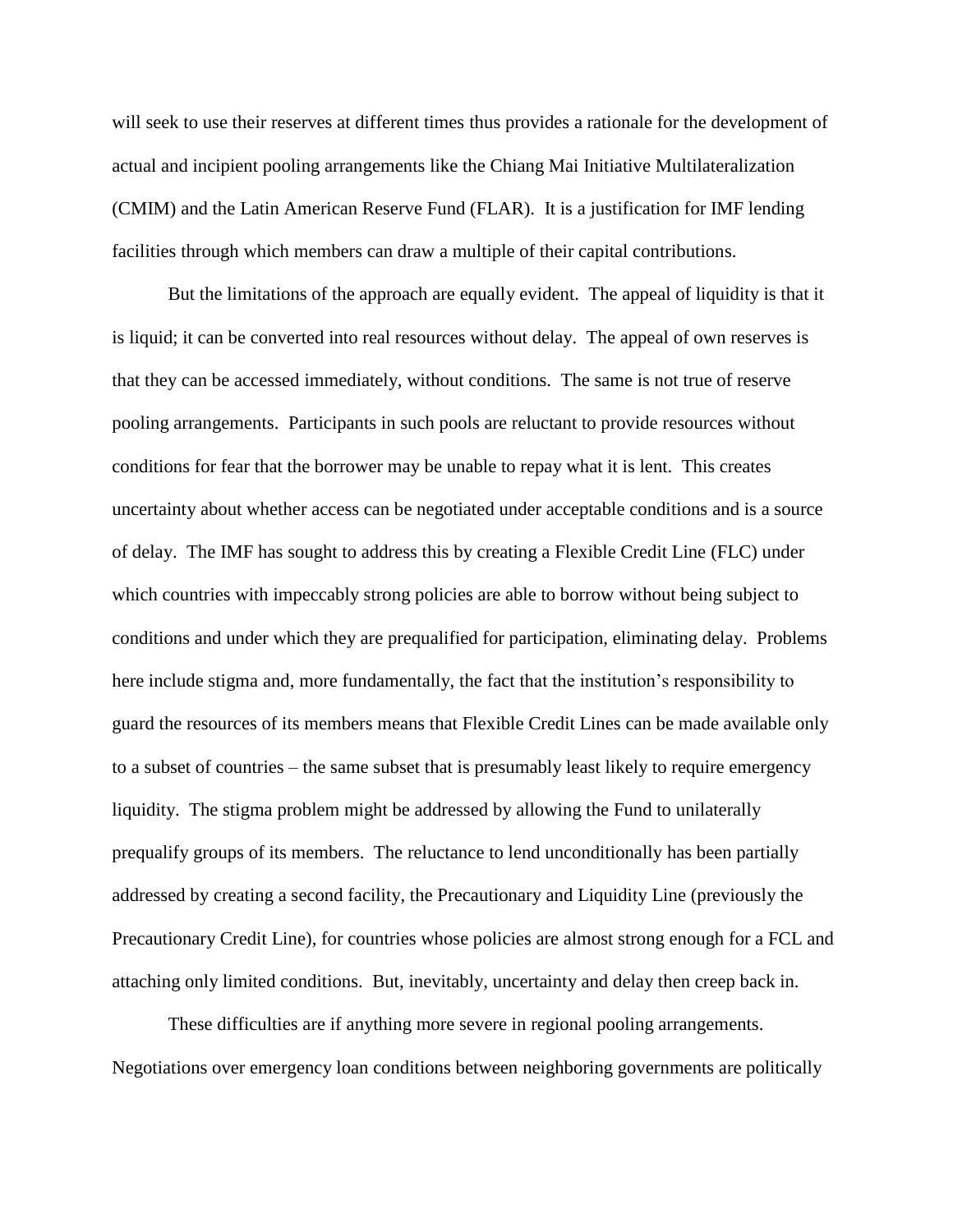fraught. Although euro area governments initially sought to resolve the European financial crisis themselves, the delicacy of intergovernmental negotiations led them to call in the IMF when it became necessary to provide emergency loans to Greece, Portugal and Ireland. In the wake of the 1997-8 crisis, Asian countries created the CMIM to free them from again having to apply to the IMF for resources, but the difficulty of negotiating conditionality within the region led them to create an IMF link.<sup>11</sup> Not only has there been no attempt to utilize the CMIM as of the time of writing, but the countries best able to make credit commitments (China, South Korea and Japan, for example) have been moving away from it by negotiating their own bilateral swap lines.

The creation of additional IMF Special Drawing Rights has also been suggested as a way of augmenting international liquidity. But to be used, SDRs must first be converted into liquid assets. This must be done through transactions with governments, since there are no private markets in SDRs. When a country wishes to convert its SDRs, the IMF first asks governments to volunteer. If volunteers fail to come forward, it then uses its so-called "designation process" to require national treasuries to provide national currencies in return. What they provide thus constitutes a claim on their fiscal capacity, like other treasury liabilities. In this sense additional SDR issuance does not finesse the need for national fiscal backing for international liquidity.

Edwin Truman (2008) has suggested that SDR claims could instead be presented directly to central banks, which could provide high-powered money in return. This would lend additional elasticity to the supply of international liquidity, since the Federal Reserve, ECB and PBoC would be providing additional dollar, euro and renminbi claims, respectively, without at the same time creating additional obligations for their treasuries. But such operations could have significant implications for the balance sheets of the reserve-currency-issuing central banks,

l

 $11$  Countries seeking to access the CMIM must enter into an IMF program if they wish to draw more than 20 per cent of their entitlement.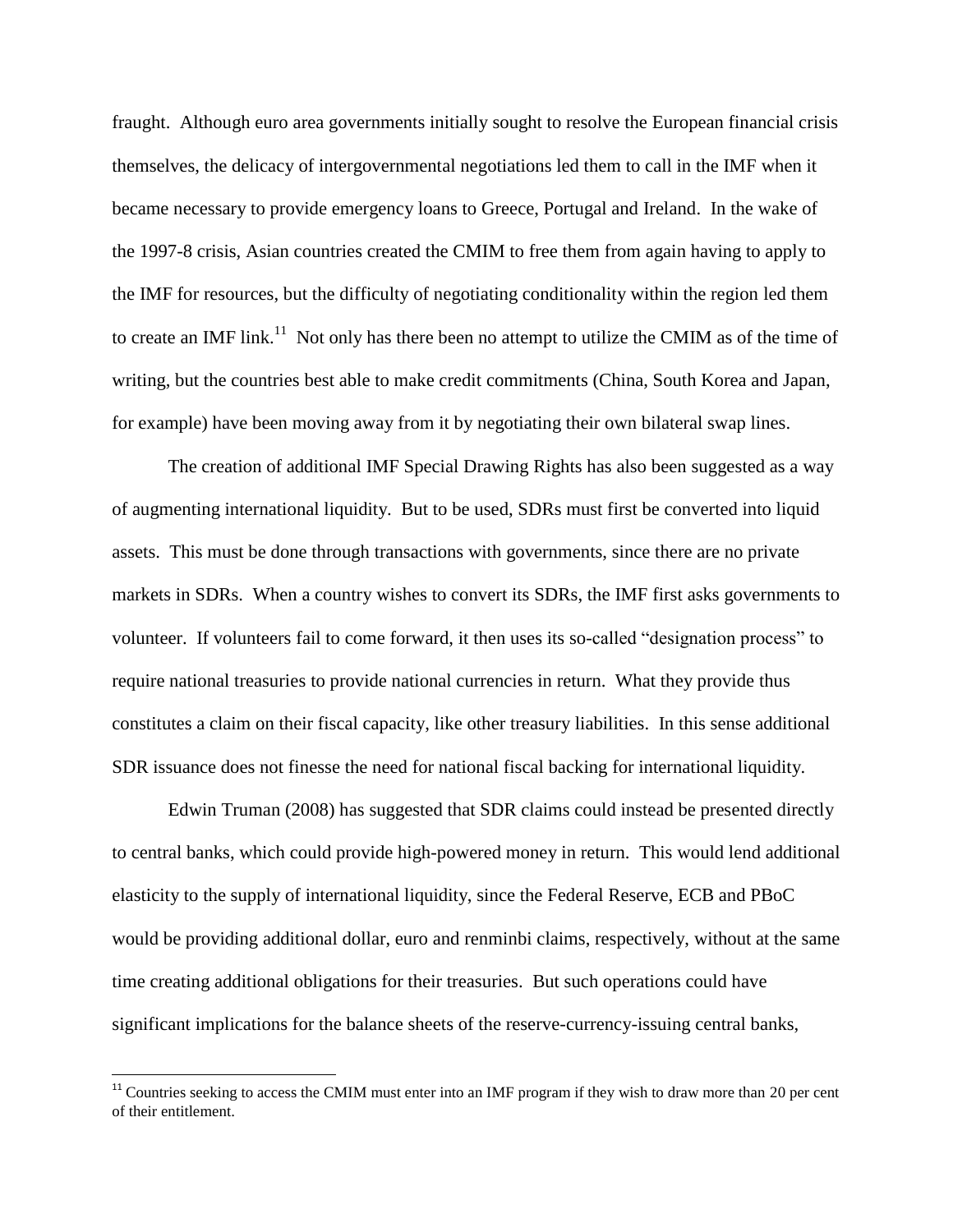which would be exchanging their own respective currencies for a basket of foreign currency claims.<sup>12</sup> The risk of substantial exchange losses is likely to cause central banks and government to hesitate about proceeding down this road.

# **III. Conclusion**

Today's global monetary and financial system continues to rely, to a remarkable extent, on the U.S. dollar for liquidity. This reflects the currency's historic role, the liquidity of the country's financial markets, and the absence of alternatives. But with the emergence of emerging markets, the capacity of the United States to provide safe assets will continue to be outstripped by the growth of international transactions. There is thus a high likelihood that other large economies, presumably Europe and China, will eventually join the United States as sources of international liquidity and that other currencies will come to share the dollar's reservecurrency status. There are significant obstacles to be overcome, admittedly, in order for Europe and China to assume this role. But one can only hope that these are successfully surmounted, for the alternative – a chronic shortage of international liquidity that places downward pressure on the growth of international trade and investment – is not pleasant to contemplate.

#### **References**

Auerbach, Alan and William Gale (2009). "The Economic Crisis and the Fiscal Crisis, 2009 and Beyond, an Update." Unpublished.

Chinn, Menzie and Jeffrey Frankel (2008) "The Euro over the Next 15 Years May Surpass the Dollar as Leading International Currency." National Bureau of Economic Working Paper no.13909.

 $12$  As well as the portion of the basket constituted by their own currency.